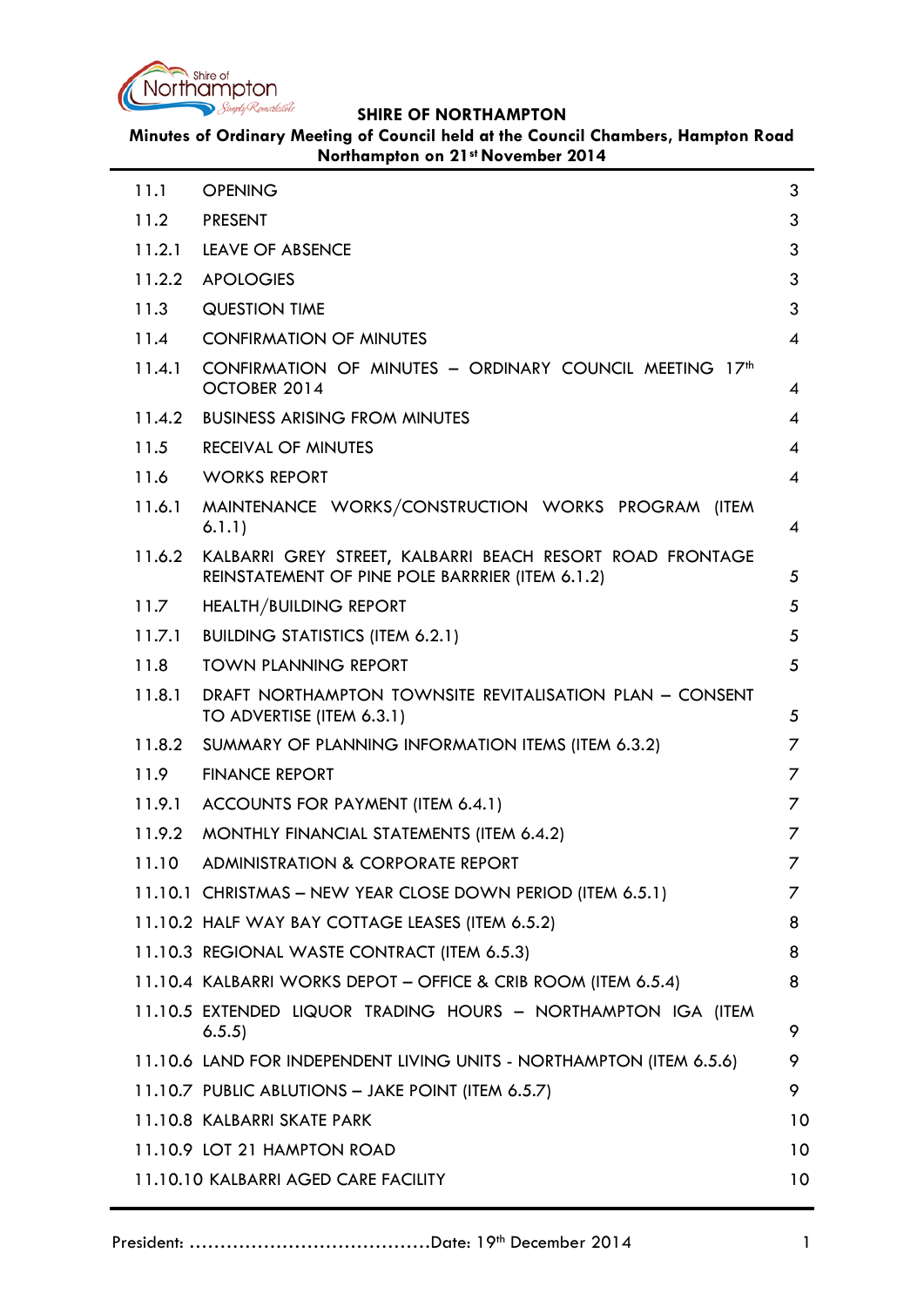

**Minutes of Ordinary Meeting of Council held at the Council Chambers, Hampton Road Northampton on 21st November 2014**

| 11.11 | SHIRE PRESIDENTS REPORT                         | 10              |
|-------|-------------------------------------------------|-----------------|
| 11.12 | DEPUTY SHIRE PRESIDENTS REPORT                  | 11              |
|       | 11.13 COUNCILLORS REPORTS                       | 11              |
|       | 11.13.1 CR GLIDDON                              | 11              |
|       | 11.13.2 CR SCOTT                                | 11              |
|       | 11.13.3 CR PIKE                                 | 11              |
|       | 11.14 INFORMATION BULLETIN                      | 11              |
|       | 11.15 NEW ITEMS OF BUSINESS                     | 11              |
|       | 11.15.1 FRACKING INFORMATION                    | $12 \ \mathrm{$ |
|       | 11.15.2 NATURE RESERVE AT HALFWAY BAY           | $12 \ \mathrm{$ |
|       | 11.15.4 ROSS RIVER AND BARMAH VIRUS INFORMATION | $12 \,$         |
|       | 11.15.5 1864 NORTHAMPTON TOWN PLANS             | 13              |
|       | 11.16 NEXT MEETING OF COUNCIL                   | 13              |
| 11.17 | <b>CLOSURE</b>                                  | 13              |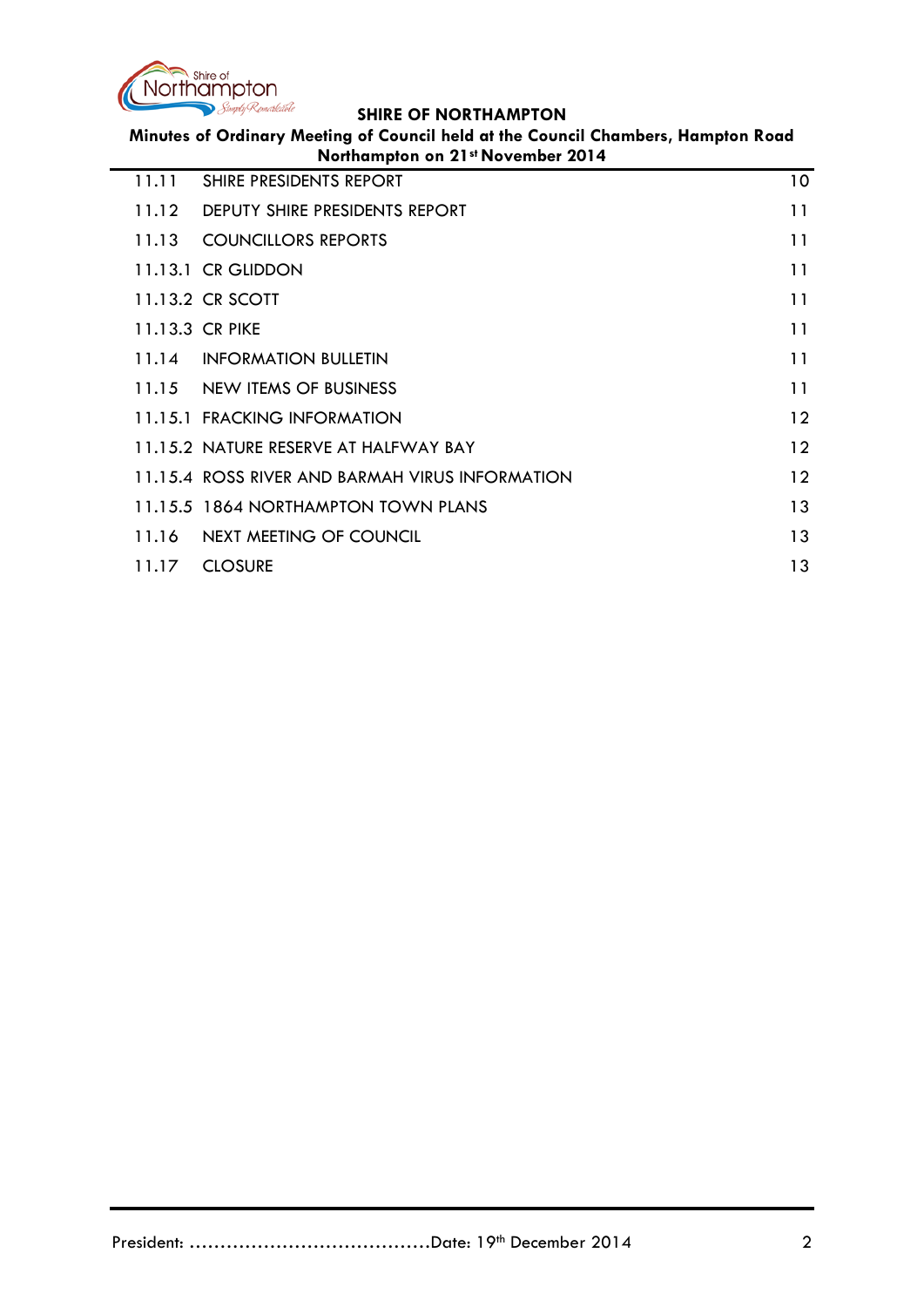

**Minutes of Ordinary Meeting of Council held at the Council Chambers, Hampton Road Northampton on 21st November 2014**

### <span id="page-2-0"></span>**11.1 OPENING**

The President thanked all Councillors and staff members present for their attendance and declared the meeting open at 1.00pm.

### <span id="page-2-1"></span>**11.2 PRESENT**

| Cr G Wilson                | President                                     | Northampton Ward |  |  |  |
|----------------------------|-----------------------------------------------|------------------|--|--|--|
| Cr C Simkin                | Deputy President                              | Northampton Ward |  |  |  |
| Cr T Carson                |                                               | Northampton Ward |  |  |  |
| Cr S Stock-Standen         |                                               | Northampton Ward |  |  |  |
| Cr D Stanich               |                                               | Northampton Ward |  |  |  |
| Cr P Gliddon               |                                               | Kalbarri Ward    |  |  |  |
| Cr D Pike                  |                                               | Kalbarri Ward    |  |  |  |
| Cr M Holt                  |                                               | Kalbarri Ward    |  |  |  |
| Cr M Scott                 |                                               | Kalbarri Ward    |  |  |  |
| Mr Garry Keeffe            | <b>Chief Executive Officer</b>                |                  |  |  |  |
| <b>Mr Neil Broadhurst</b>  | <b>Manager Works &amp; Technical Services</b> |                  |  |  |  |
| <b>Mrs Hayley Williams</b> | <b>Principal Planner</b>                      |                  |  |  |  |
| <b>Mrs Deb Carson</b>      | <b>Community Development Officer</b>          |                  |  |  |  |

#### <span id="page-2-2"></span>**11.2.1 LEAVE OF ABSENCE**

Nil

#### <span id="page-2-3"></span>**11.2.2 APOLOGIES**

#### Nil

### <span id="page-2-4"></span>**11.3 QUESTION TIME**

Ms Sylvia Raux addressed Council in relation to the Council's position on "Fracking" and presented an information DVD.

Shire President advised that the Council has not considered or made a position on "Fracking" however has noted the decisions of other Local Governments within the Mid West.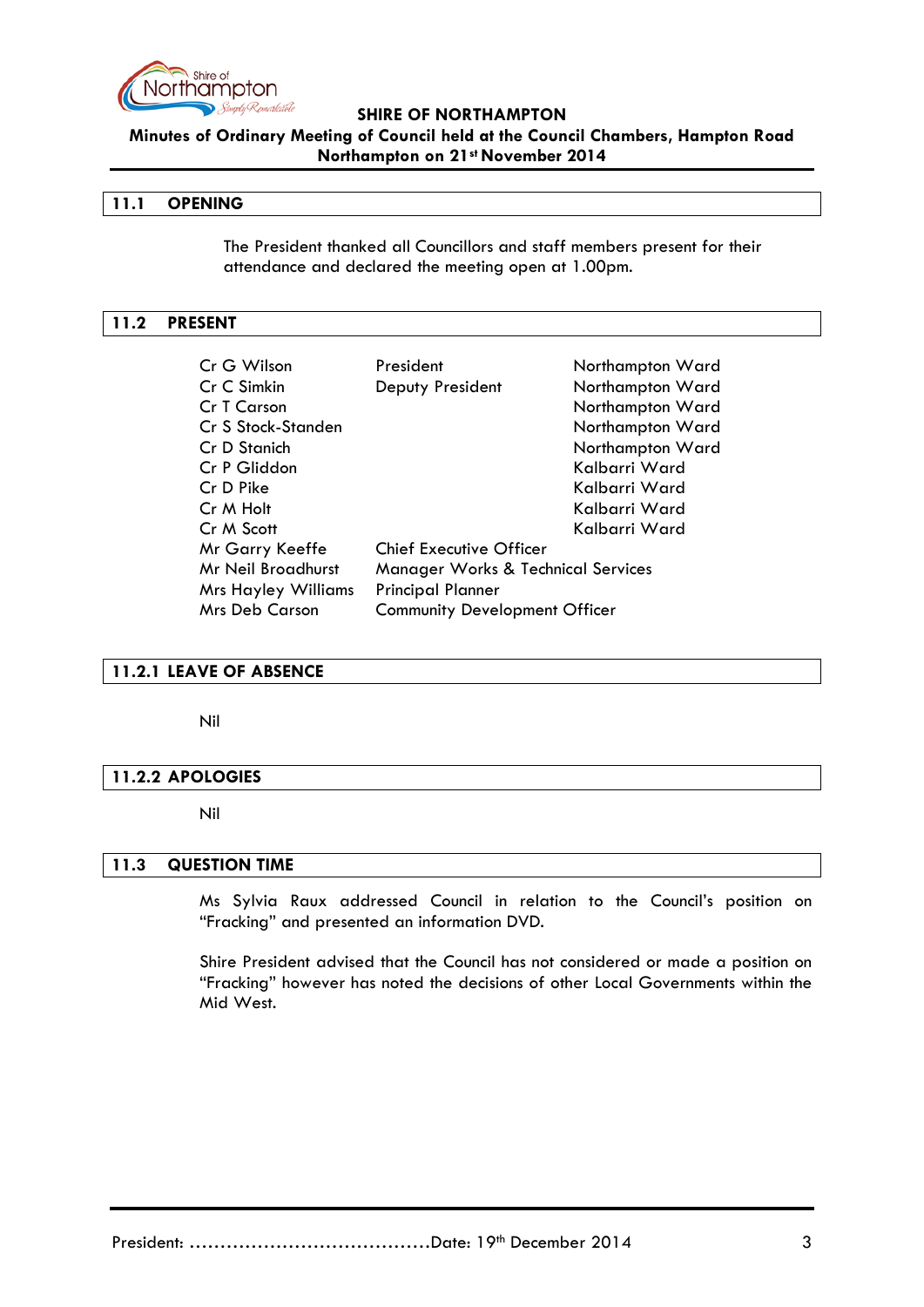

**Minutes of Ordinary Meeting of Council held at the Council Chambers, Hampton Road Northampton on 21st November 2014**

### <span id="page-3-1"></span><span id="page-3-0"></span>**11.4 CONFIRMATION OF MINUTES**

11.4.1 CONFIRMATION OF MINUTES - ORDINARY COUNCIL MEETING 17<sup>th</sup> OCTOBER 2014

Moved Cr GLIDDON, seconded Cr HOLT

That the minutes of the Ordinary Meeting of Council held on the 17<sup>th</sup> October 2014 be confirmed as a true and correct record, subject to adding that Cr Scott left the Council meeting at 2:48pm.

CARRIED 9/0

#### <span id="page-3-2"></span>11.4.2 BUSINESS ARISING FROM MINUTES

11.4.2.1 Aged Independent Living Units- Pioneer Lodge have developed plans for 8 new units comprising  $2 \times 2$  bedroom and 6  $\times$  1 bedroom units, the Shire will assist in the development of a business plan

#### <span id="page-3-3"></span>**11.5 RECEIVAL OF MINUTES**

Nil

#### <span id="page-3-5"></span><span id="page-3-4"></span>**11.6 WORKS REPORT**

#### 11.6.1 MAINTENANCE WORKS/CONSTRUCTION WORKS PROGRAM (ITEM 6.1.1)

CEO and Manager for Works and Technical Services advised that due to the external parking and storage areas at the Northampton Light Industrial Units being made larger than originally designed to provide additional area, the cost to asphalt these additional areas requires an estimated additional \$20,000 and requested Council to authorise this additional expenditure. The matter has only arisen following the receipt of firm quotes from suppliers.

Moved Cr STANICH, seconded Cr CARSON

That Council authorise an estimated \$20,000 to complete asphalt seal at the Northampton Light Industrial Area.

CARRIED 9/0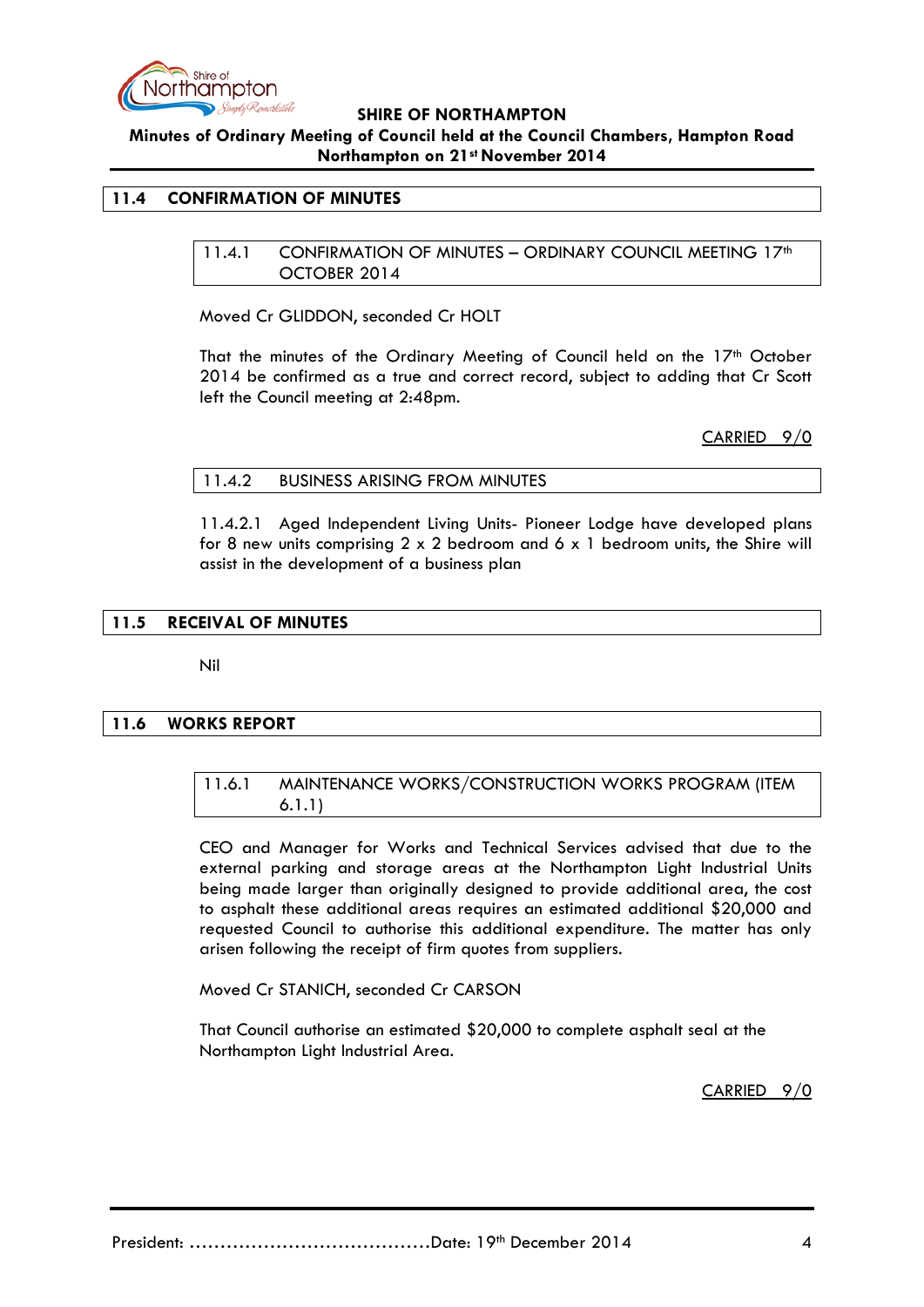

<span id="page-4-0"></span>11.6.2 KALBARRI GREY STREET, KALBARRI BEACH RESORT ROAD FRONTAGE REINSTATEMENT OF PINE POLE BARRRIER (ITEM 6.1.2)

Moved Cr CARSON, seconded Cr STOCK-STANDEN

That Council advise the Kalbarri Beach Resort that it is not considered that the reinstallation of pine poles along the newly installed footpath will improve aesthetics or safety, neither control entering or exiting their property, and therefore Council will not re-install the pine pole fence as requested.

CARRIED 9/0

Mr Broadhurst left the meeting at 1.31pm.

### <span id="page-4-2"></span><span id="page-4-1"></span>**11.7 HEALTH/BUILDING REPORT**

11.7.1 BUILDING STATISTICS (ITEM 6.2.1)

**Noted** 

#### <span id="page-4-4"></span><span id="page-4-3"></span>**11.8 TOWN PLANNING REPORT**

### 11.8.1 DRAFT NORTHAMPTON TOWNSITE REVITALISATION PLAN – CONSENT TO ADVERTISE (ITEM 6.3.1)

Moved Cr STOCK-STANDEN, seconded Cr HOLT

That Council endorse the *Draft Northampton Townsite Revitalisation Plan* for advertising purposes only subject to the following modifications:

- 1) Formatting modifications:
- a) Collate report so that sections Economy & Marketing, Environment, Infrastructure & Facilities and Social/Community are together rather than separate;
- b) Acknowledge Living Communities where Vision statement is given;
- c) Remove photo of M Suckling & N Drage pg 22;
- d) Remove photos that are too "urban" from park concept pages;
- e) Remove any reference to privately owned properties, including Lot 21, Lot 53 and Bowes Homestead;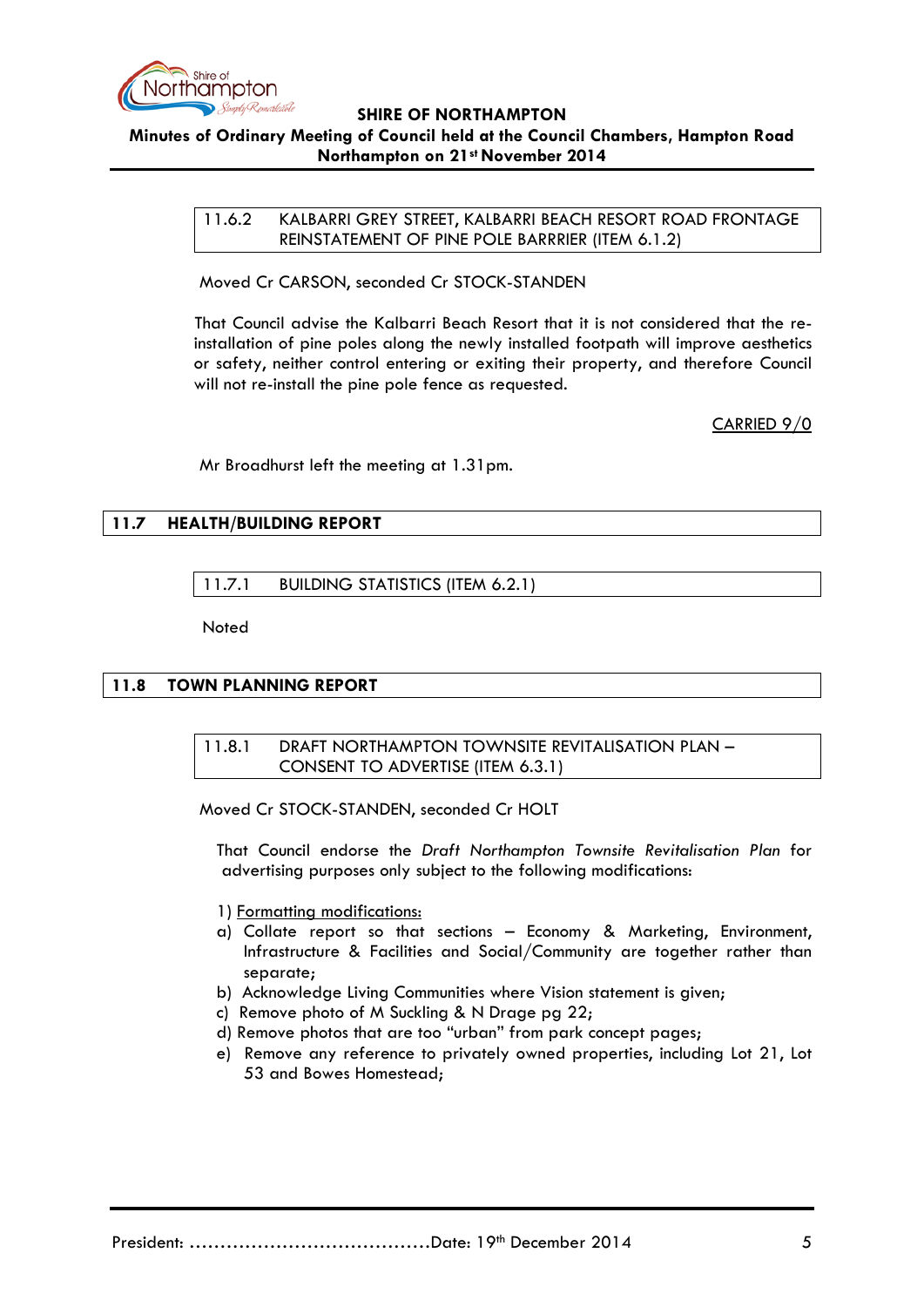

# **Minutes of Ordinary Meeting of Council held at the Council Chambers, Hampton Road Northampton on 21st November 2014**

- 2) Map Modifications:
- a) On pg ii Northampton Bypass is misspelt;
- b) Add where the Bypass meets the Highway North and South with bias towards town and not bypass road;
- c) Enlarge map for print out at A1;
- 3) Economy & Marketing Section Modifications:
- a) Point 7 reworded "Explore the need, and options for, a suitable space…";
- b) Opportunities for training programs to up skill community members using existing community infrastructure;
- c) Input into strategy Create an RV friendly town;
- d) Remove specific reference to Lot 21 Hampton Road;
- 4) Environment Section Modifications:
- a) Include the creation of green belts, nature corridors to promote wildlife as a strategy;
- b) Include Botanic Line in this section as it is directly related to the environment;
- c) Include opportunities for renewable energy and water conservation projects;
- d) Add street tree program as a separate project, with a high priority, noting that serviceability must be retained within CBD for businesses eg. truck access etc;
- e) Street trees program to extend to tourist precincts eg. Gwalla Precinct, Cemeteries, Railway Precinct and Northampton Community Centre if not already included;
- 5) Infrastructure and Facilities Section Modifications:
- a) Footpath improvement program to be separated from street trees program, and given a high priority;
- 6) Social / Community Section Modifications;
- a) Guide Park- greening program, consider toilets for Guide Park or signage to Kings Park toilets;
- b) Remove BMX track at Guide Park and replace it with bike/skate pathway and landscaping;
- c) Remove references to hanging baskets as due to environmental conditions in Northampton they do not work;
- d) Reticulation of cemetery given High Priority;
- e) Projects 11, 12, 13 (Aged facilities) given High Priority;
- f) Pg 39, reword first sentence as it is heavily worded and should not state that it is dependent on Bypass;
- g) Facade improvement scheme be further elaborated to include repainting of main street façade and exposure and restoration of original signage hidden behind hardiflex;
- h) Include Pioneer Lodge's future plans to build extensions 2x2 bedroom units and 6 x 1 bedroom units;
- i) Include Coffee kiosk to extend around to back of Visitors Centre as well as on North side;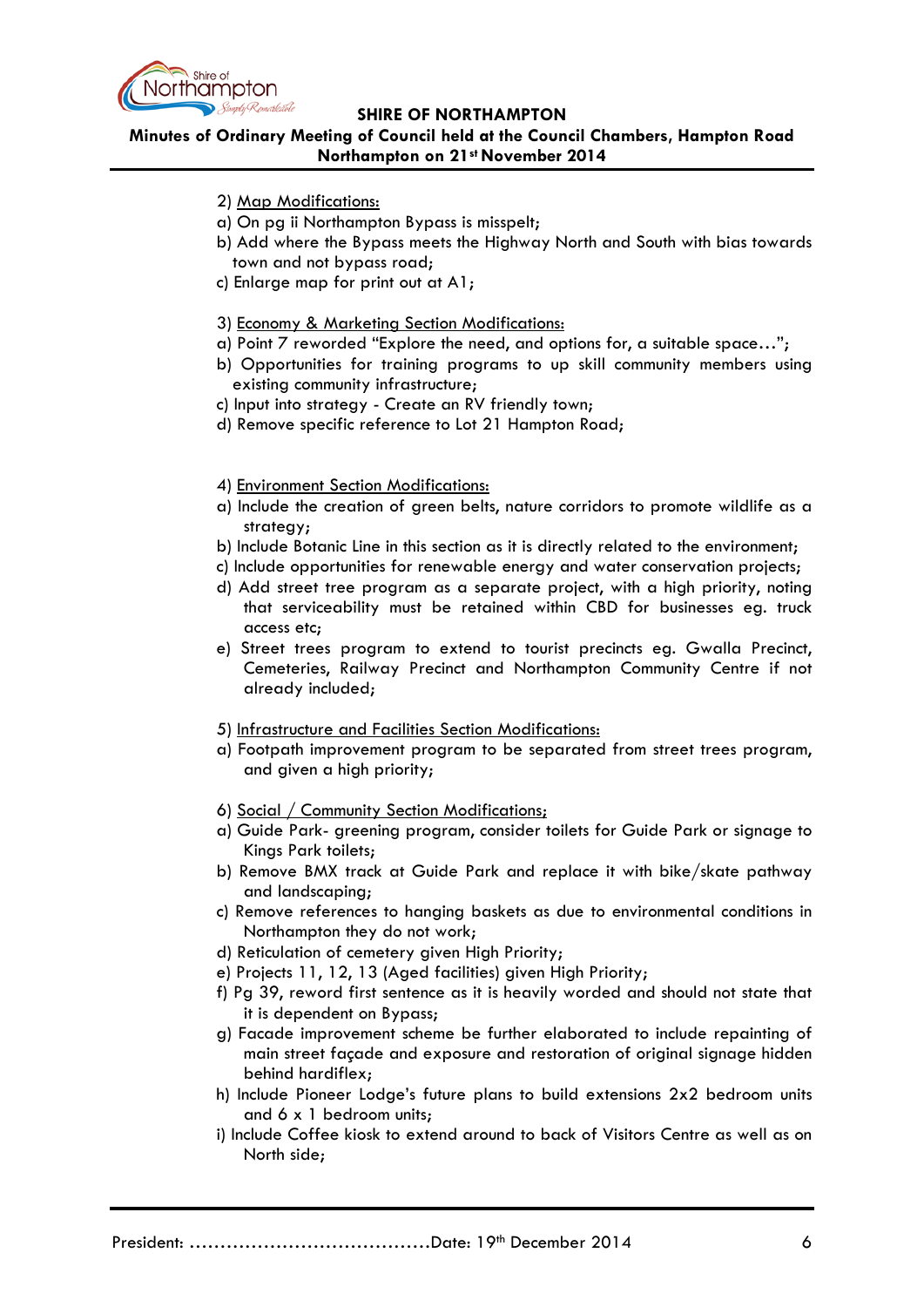

**Minutes of Ordinary Meeting of Council held at the Council Chambers, Hampton Road Northampton on 21st November 2014**

- j) Improvements to Kings Park- reword to state upgrade rather than replace toilet block under Actions;
- k) Old School- remove mention of toilet block;
- l) Old School remove mention of home business bakery
- m) Page 52- replace words "cemetery" with "cemeteries" and change wording of Stephen Street Cemetery to Catholic Cemetery; and
- n) Reticulation of Cemetery to High Priority.

CARRIED 9/0

#### <span id="page-6-0"></span>11.8.2 SUMMARY OF PLANNING INFORMATION ITEMS (ITEM 6.3.2)

Noted

# <span id="page-6-2"></span><span id="page-6-1"></span>**11.9 FINANCE REPORT**

### 11.9.1 ACCOUNTS FOR PAYMENT (ITEM 6.4.1)

Moved Cr SCOTT, seconded Cr STOCK-STANDEN

That Municipal Fund Cheques 20335 to 20381 inclusive, totalling \$117,110.99, Municipal EFT payments numbered EFT12978 to EFT13139 inclusive totalling \$958,041.98, Direct Debit payments GJ1004 to GJ1009 totalling \$8,424.67, Trust Fund Cheques 2005-2013, totalling \$3,174.02 be passed for payment and the items therein be declared authorised expenditure.

# CARRIED BY AN ABSOLUTE MAJORITY 9/0

#### <span id="page-6-3"></span>11.9.2 MONTHLY FINANCIAL STATEMENTS (ITEM 6.4.2)

Moved Cr CARSON, seconded Cr HOLT

That Council adopts the Draft Monthly Financial Report for the period ending 31 October 2014.

CARRIED 9/0

# <span id="page-6-5"></span><span id="page-6-4"></span>**11.10 ADMINISTRATION & CORPORATE REPORT**

11.10.1 CHRISTMAS – NEW YEAR CLOSE DOWN PERIOD (ITEM 6.5.1)

**Noted**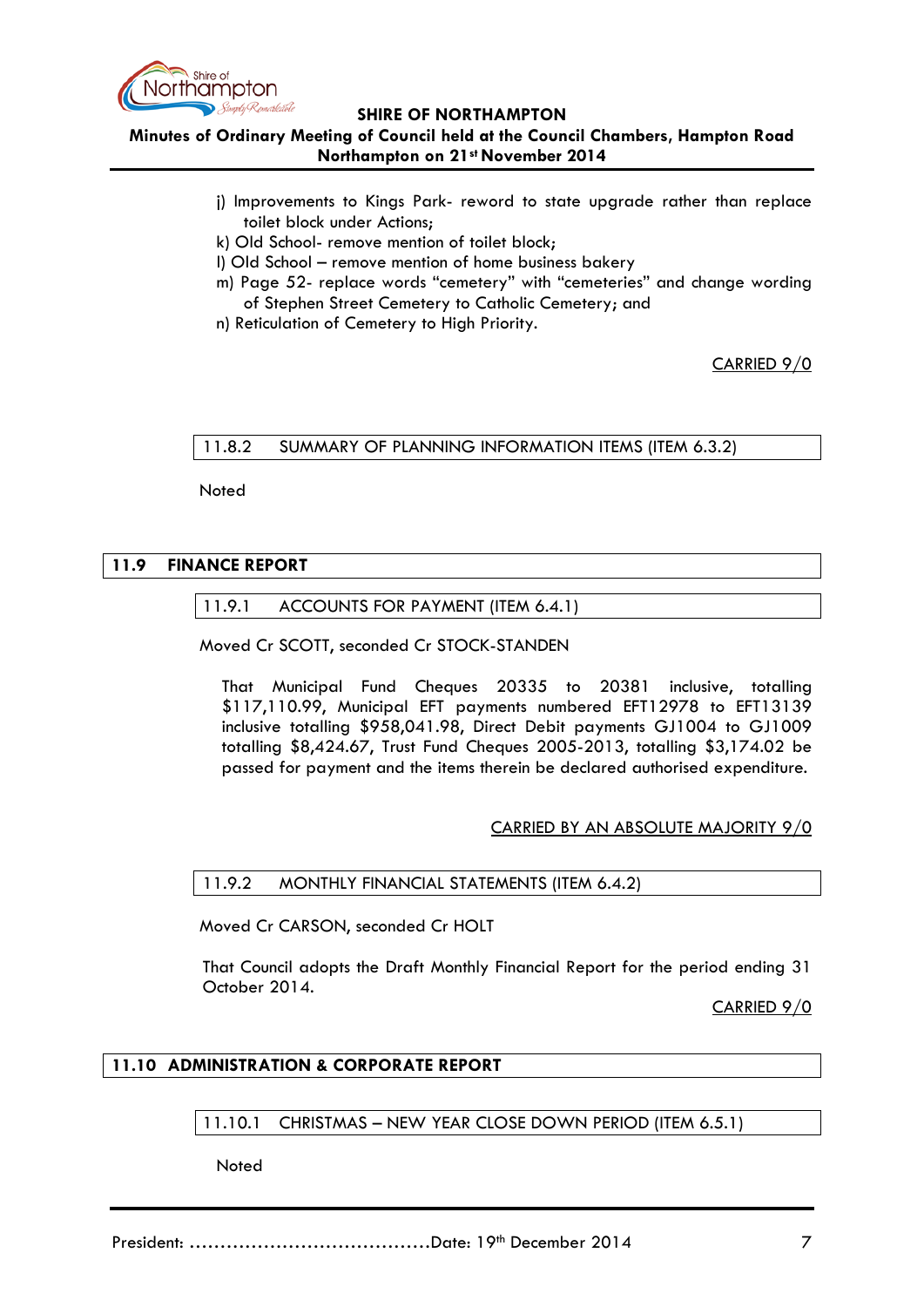

<span id="page-7-0"></span>11.10.2 HALF WAY BAY COTTAGE LEASES (ITEM 6.5.2)

Noted

# <span id="page-7-1"></span>11.10.3 REGIONAL WASTE CONTRACT (ITEM 6.5.3)

Moved Cr CARSON, seconded Cr STOCK-STANDEN

That Council:

- 1. Delegate authority to the Chief Executive Officer to determine and appoint the most suited contractor for the supply of waste management services to the Shire of Northampton after evaluation of submissions from the Western Australian Local Government Association (WALGA) Request for Quote process and in collaboration with the Batavia Regional Council's Waste Management Group (BRCWMG).
- 2. Allocate funds accordingly in the 2015/2016 Budget to accommodate the appointed contractor for the supply of waste management services to the Shire of Northampton.
- 3. Delegate authority to the Chief Executive Officer, in collaboration with WALGA and the BRCWMG, an extension of the existing contract Council has with Veolia (expiring 30 June 2015) for the supply of waste management services to the Shire of Northampton.

# CARRIED BY AN ABSOLUTE MAJORITY 9/0

# <span id="page-7-2"></span>11.10.4 KALBARRI WORKS DEPOT – OFFICE & CRIB ROOM (ITEM 6.5.4)

Moved Cr SIMKIN, seconded Cr GLIDDON

That Council approves the additional expenditure of \$11,255 for the purchase of the transportable dwelling for the Kalbarri Works Depot and also costs that are to be incurred for connection to electricity and water services.

CARRIED BY AN ABSOLUTE MAJORITY 9/0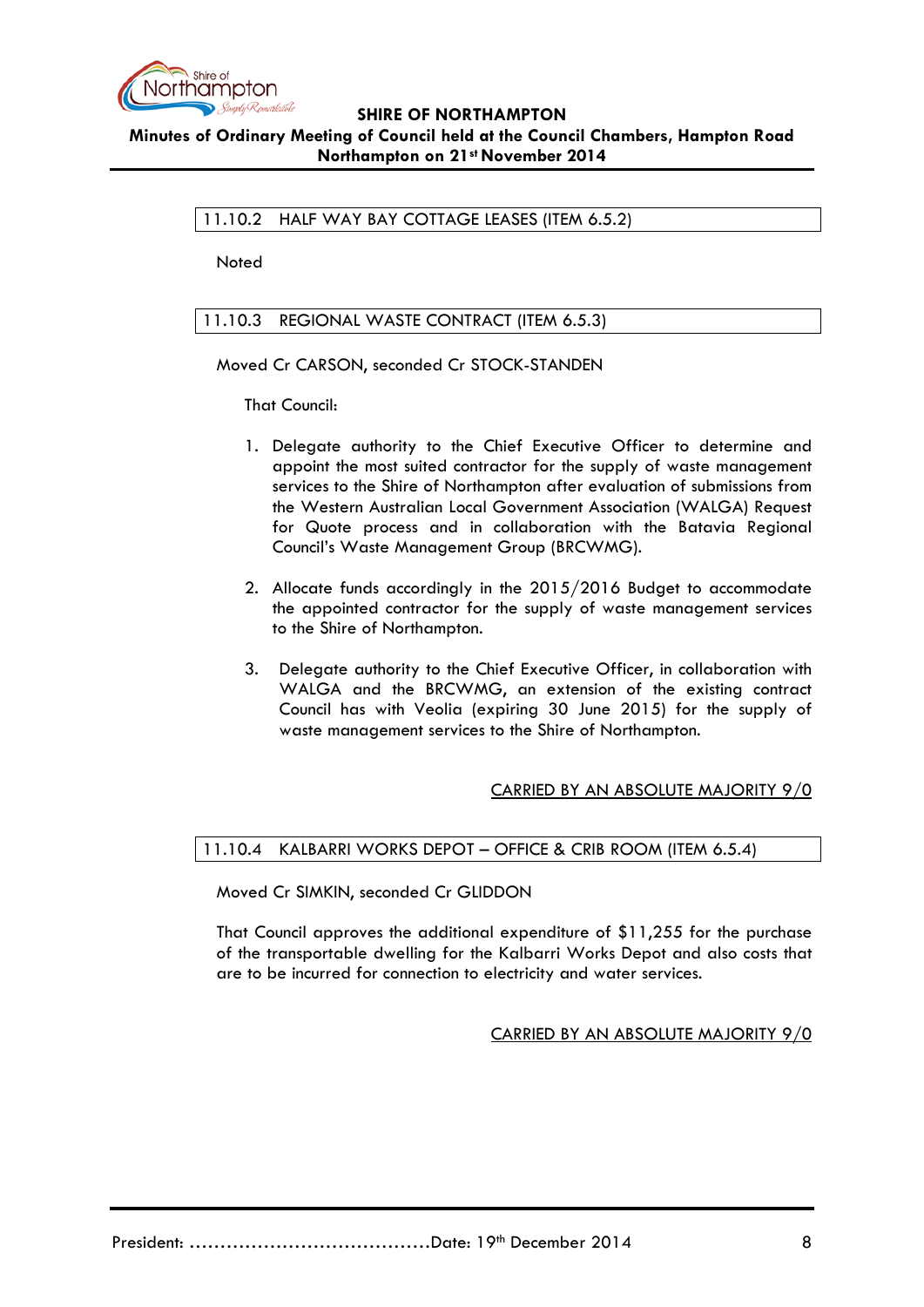

# <span id="page-8-0"></span>**Minutes of Ordinary Meeting of Council held at the Council Chambers, Hampton Road Northampton on 21st November 2014**

11.10.5 EXTENDED LIQUOR TRADING HOURS – NORTHAMPTON IGA (ITEM 6.5.5)

Moved Cr PIKE, seconded Cr STOCK-STANDEN

That Council advise Northampton IGA that it has no objections for them to extend their liquor trading hours on the 14<sup>th</sup>, 21<sup>st</sup> and 28<sup>th</sup> December 2014 from 9.00am to 1.00pm as requested.

CARRIED 7/2

### <span id="page-8-1"></span>11.10.6 LAND FOR INDEPENDENT LIVING UNITS - NORTHAMPTON (ITEM 6.5.6)

Moved Cr STOCK-STANDEN, seconded Cr SCOTT

That Council:

- 1. Request the Department of Lands for a Management Order for Lot 313 to allow continued planning for the construction of units for aged/retired persons.
- 2. Lobby state government representatives to have the requirement for freehold title at market value revoked as the project is for the provision of services to the community.

# CARRIED 9/0

<span id="page-8-2"></span>11.10.7 PUBLIC ABLUTIONS – JAKE POINT (ITEM 6.5.7)

Moved Cr SIMKIN, seconded Cr STANICH

That Council:

- 1. Defer this matter until the advertising period for the Kalbarri Coastal Management Plan, (where the provision of toilets at Jakes Point are stated) is closed and Council has determined submissions on the Plan;
- 2. Refer various toilet designs to the Kalbarri Board Riders Club for their information;
- 3. Invite members of the Kalbarri Board Riders Club to meet with Council onsite at 11.30am on the 18 February 2015 to further discuss the provision of toilets at Jakes Point;
- 4. Commit for the construction of a public toilet at Jakes Point in the 2015/16 Budget

CARRIED 9/0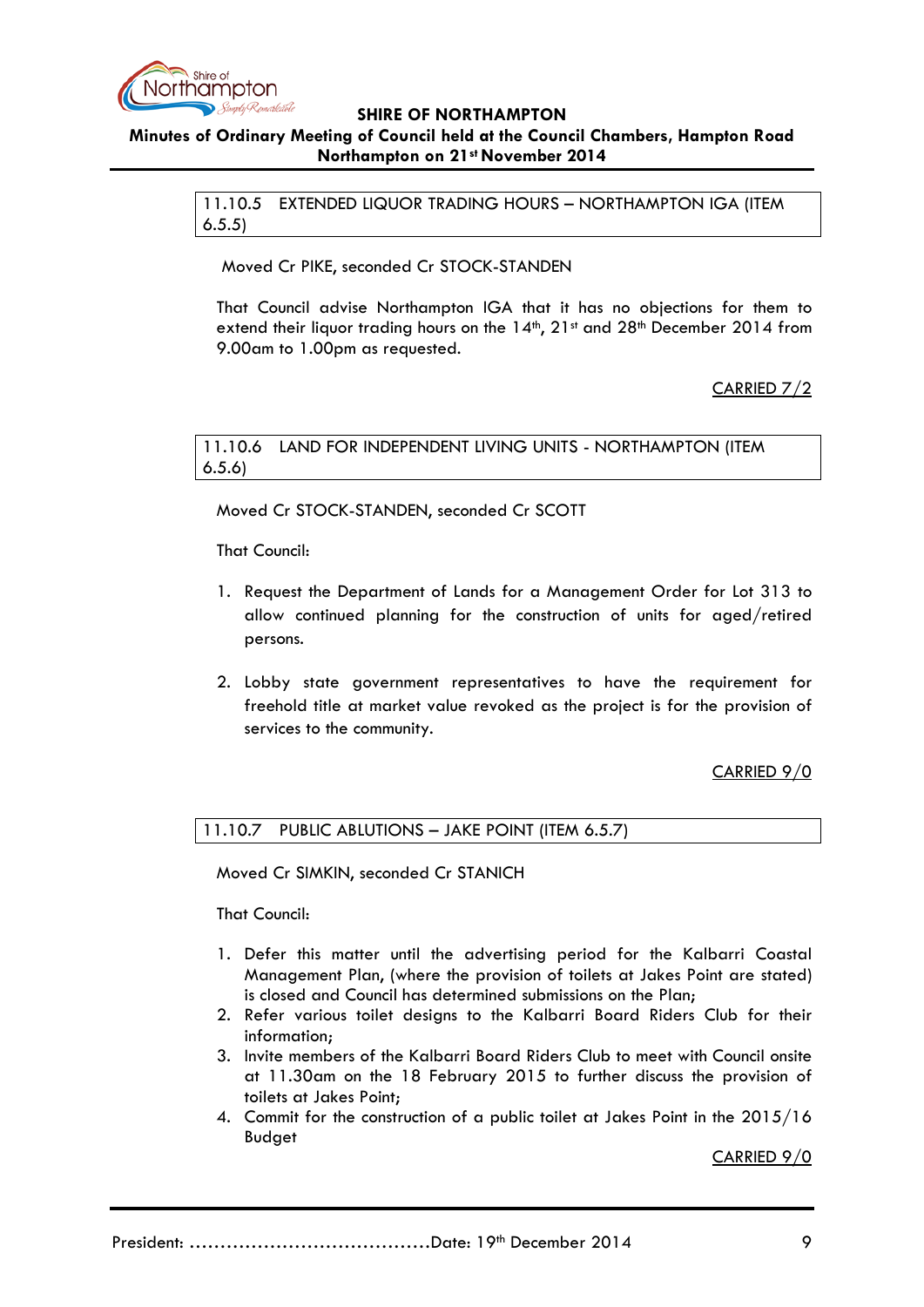

# <span id="page-9-0"></span>**Minutes of Ordinary Meeting of Council held at the Council Chambers, Hampton Road Northampton on 21st November 2014**

### 11.10.8 KALBARRI SKATE PARK

CEO advised that due to pending information not received, this agenda item is now withdrawn for consideration.

### <span id="page-9-1"></span>11.10.9 LOT 21 HAMPTON ROAD

Moved Cr STANICH, seconded Cr WILSON

That Council progress with the purchase of Lot 21 Hampton Road for a cost of \$110,000 inclusive of GST, and the funds from the Land Development Reserve Fund be used.

CARRIED 8/1

### <span id="page-9-2"></span>11.10.10 KALBARRI AGED CARE FACILITY

**Noted** 

#### AFTERNOON TEA ADJOURNMENT

Council adjourned for afternoon tea at 3.05pm.

Meeting reconvened at 3.21pm with the following in attendance:

Cr Wilson, Cr Simkin, Cr Carson, Cr Gliddon, Cr Stock-Standen, Cr Stanich, Cr Scott, Cr Holt, Cr Pike, Chief Executive Officer Garry Keeffe, Town Planner Hayley Williams, Deb Carson Community Development Officer.

# <span id="page-9-3"></span>**11.11 SHIRE PRESIDENTS REPORT**

Since the last Council meeting Cr Wilson reported on his attendance at the following:

| 21/10/14<br><b>Revitalisation Plan Meeting</b>                                   |  |
|----------------------------------------------------------------------------------|--|
| 23/10/14<br>Regional Road Group Meeting- it was noted that both the Kalbarri and |  |
| Horrocks Roads widening were refused funding for 2015/16                         |  |
| 11/11/14<br>Midwest Development Commission launch of the Regional Blueprint at   |  |
| Northampton                                                                      |  |
| 15/11/14<br>Remembrance Day Dinner                                               |  |
| 21/11/14<br>Pioneer Lodge Development - meeting with Noel Fallon                 |  |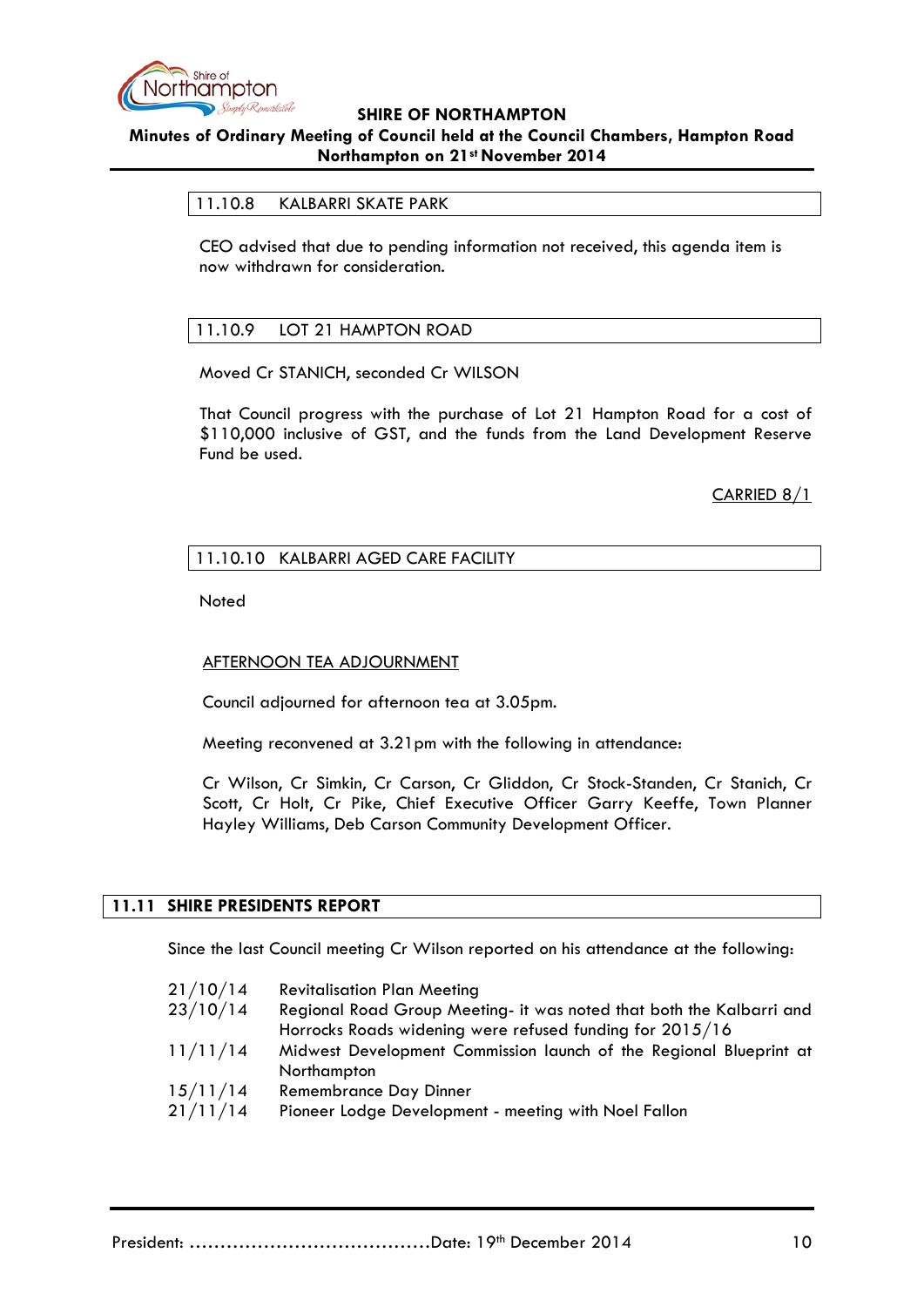

### <span id="page-10-0"></span>**11.12 DEPUTY SHIRE PRESIDENTS REPORT**

Since the last Council meeting Cr Simkin reported on his attendance at the following:

21/10/14 Revitalisation Plan Meeting 21/11/14 Pioneer Lodge Development - meeting with Noel Fallon

# <span id="page-10-2"></span><span id="page-10-1"></span>**11.13 COUNCILLORS REPORTS**

11.13.1 CR GLIDDON

Since the last Council meeting Cr Gliddon reported on her attendance at the following:

| 5/11/14  | Kalbarri Visitor Centre Committee Meeting |                                                       |  |  |  |  |
|----------|-------------------------------------------|-------------------------------------------------------|--|--|--|--|
| 11/11/14 |                                           | Midwest Development Commission launch of the Regional |  |  |  |  |
|          |                                           | Blueprint at Kalbarri                                 |  |  |  |  |

#### <span id="page-10-3"></span>11.13.2 CR SCOTT

Since the last Council meeting Cr Scott reported on her attendance at the following:

| 4/11/14  | Kalbarri Sport and Rec Meeting |                                                                                |  |  |  |  |  |
|----------|--------------------------------|--------------------------------------------------------------------------------|--|--|--|--|--|
| 11/11/14 |                                | Midwest Development Commission launch of the Regional<br>Blueprint at Kalbarri |  |  |  |  |  |

<span id="page-10-4"></span>11.13.3 CR PIKE

Since the last Council meeting Cr Pike reported on his attendance at the Kalbarri Visitor Centre Committee Meeting held on the 5<sup>th</sup> November 2014.

#### <span id="page-10-5"></span>**11.14 INFORMATION BULLETIN**

Nil

### <span id="page-10-6"></span>**11.15 NEW ITEMS OF BUSINESS**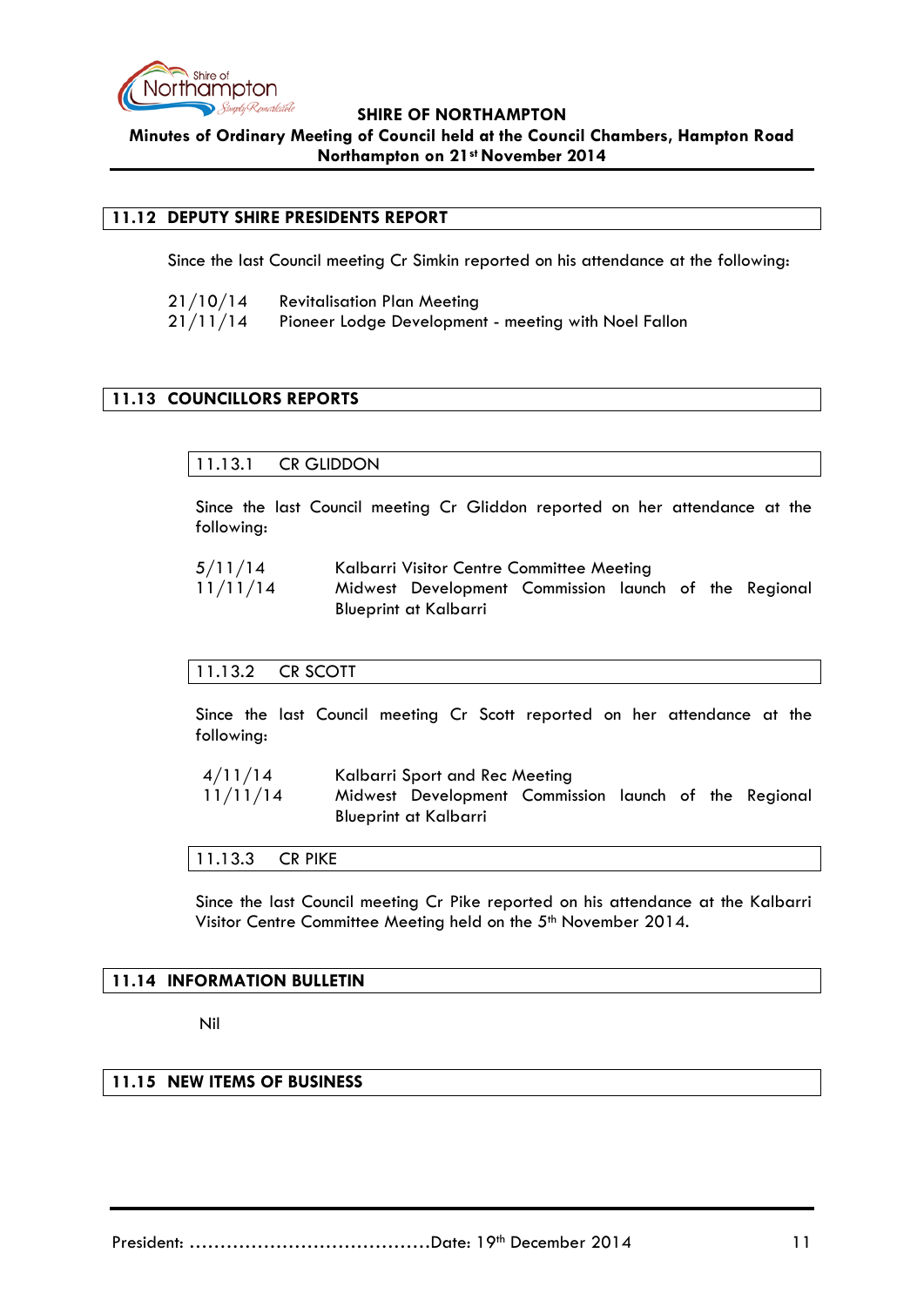

# <span id="page-11-0"></span>11.15.1 FRACKING INFORMATION

Cr Carson requested that as a member of the public has raised the issue of "Fracking" that Councillors undertake their own research and consider the matter at a future meeting.

Moved Cr CARSON, seconded Cr GLIDDON

That an agenda item on "Fracking" be prepared for consideration at a future meeting.

CARRIED 9/0

### <span id="page-11-1"></span>11.15.2 NATURE RESERVE AT HALFWAY BAY

Cr Stock-Standing advised of reports she has received of persons entering the Nature Reserve that bounds the road into Half Way Bay and that this use was affecting wild animals and degrading the area.

Moved Cr STOCK-STANDEN, seconded Cr SCOTT

That Council correspond to the Department of Parks and Wildlife to further protect the Nature Reserve 640 that bounds the entrance road to Halfway Bay.

CARRIED 9/0

#### <span id="page-11-2"></span>11.15.4 ROSS RIVER AND BARMAH VIRUS INFORMATION

Cr Scott advised that he had received statistics from the Health Department on the number of residents who have been diagnosed with Ross River Virus and Barmah Forrest Virus and recommended that the Council undertake an awareness program to advise residents on protecting themselves from these virus's.

Moved Cr SCOTT, seconded Cr GLIDDON

That Council undertake an awareness program through letter drop/media releases within local newspapers to inform residents on the prevention of Ross River and Barmah Forest Viruses.

CARRIED 9/0